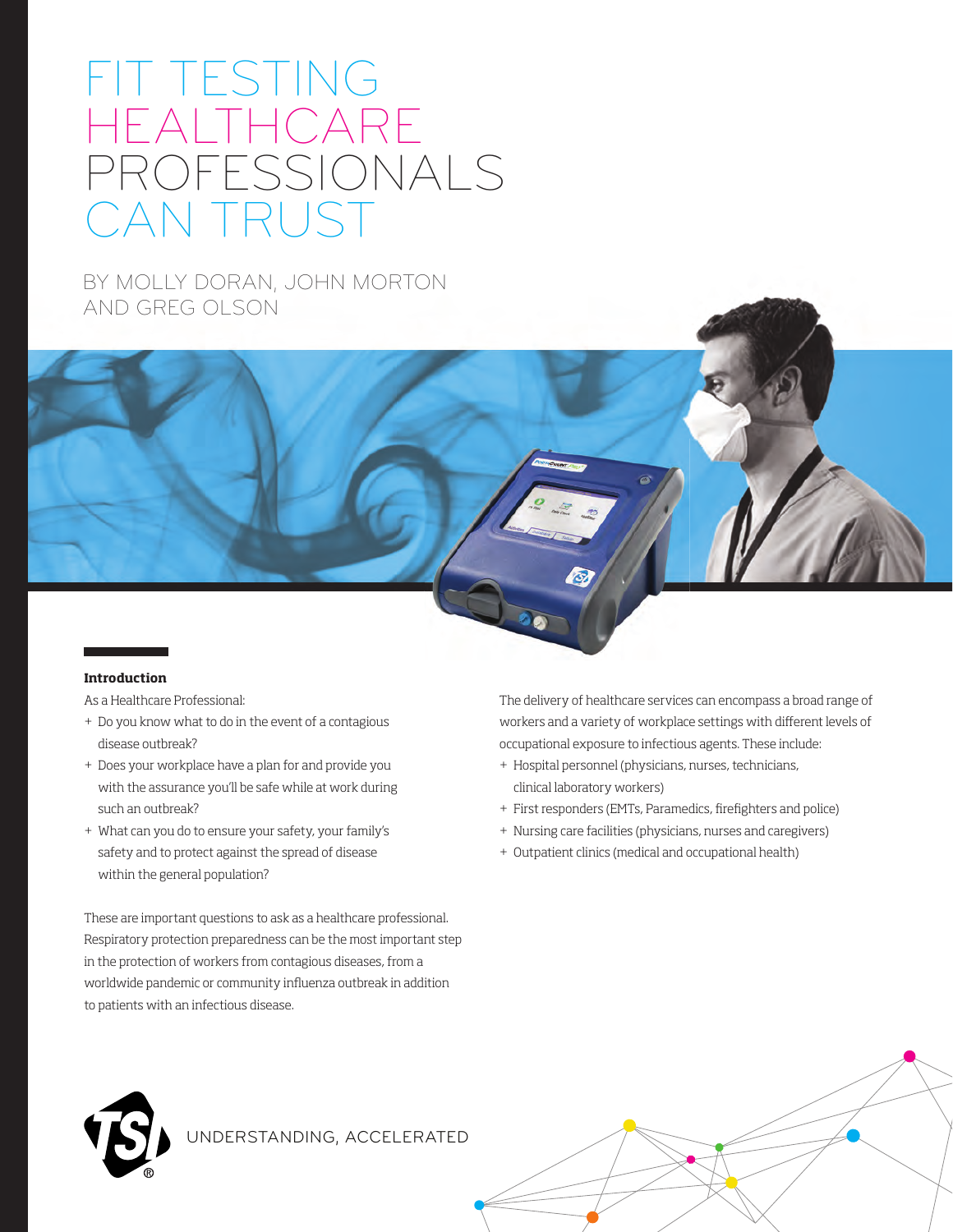# **FIT TESTING**

## **Why Fit Test**

Working in any of these healthcare settings, workers are susceptible to airborne transmission through aerosolized particles/ droplets that contain infectious agents, many remaining suspended in the air for extended periods of time. The infectious aerosols are generated when an infected person coughs, sneezes, or talks as well as during certain medical procedures, such as suctioning or endotracheal intubation. Transmission or spread occurs when these aerosols are inhaled and/or come into direct contact with the surface of the hands, eyes, nose or mouth.

Proper implementation of an organization– wide Respiratory Protection Program (RPP) is a huge undertaking but is the most important factor in keeping healthcare workers safe while on the job. Worth the effort, an effective Respiratory Protection Program is essential in order to meet compliance of strict Federal standards and healthcare industry directives (i.e., OSHA and JCAHO) and instill trust in healthcare workers that their respirators work.

#### **Know You're Protected**

Respirators come in various types, models and sizes. Most important, a respirator must be selected to provide the best face fit and seal. A proper seal inhibits the flow of air between the user's face and respirator's sealing surface in turn ensuring inhaled air passes through the respirator's filter material to maximize worker protection. To safeguard a proper seal, it is very important that the wearer knows how to properly don (put on) and wear the respirator. Employing a respirator fit test is the only way to determine if it is being worn correctly and providing optimal fit and rated level of respiratory protection.

At minimum, OSHA requires that respirator fit testing occurs on an annual basis. However, fit testing must occur in other notable instances as well. This includes when an organization changes to a different respirator model or if a person experiences facial changes of any kind, possibly due to significant weight loss, etc.

The most common type of respirators used in healthcare settings are N95 filtering facepiece respirators. The N95 respirator is different from a surgical mask in that it contains filtering media, which reduces healthcare staff exposure to airborne contaminants by way of filtering the air through the mask filter material. Surgical masks merely provide a physical barrier in order to catch bacteria exhaled or expelled in liquid droplets and aerosols from the wearers mouth and nose. In other words, they are designed to protect the patient not the healthcare practitioner (wearer), whereas N95 respirators are designed to protect the wearer.

#### **Fit Testing Methods**

OSHA-approved fit testing of the N95 can be done using two different methods: Qualitative Fit Testing (QLFT) or Quantitative Fit Testing (QNFT). QLFT is a low cost, subjective pass/fail test that manually exposes the respirator wearer to a chemical stimulant that can only be detected if the respirator leaks unacceptably. QNFT is an objective test that involves the use of an instrument to measure how well the respirator fits by actual measurements taken during the fit test, and not being dependent upon a person's voluntary response.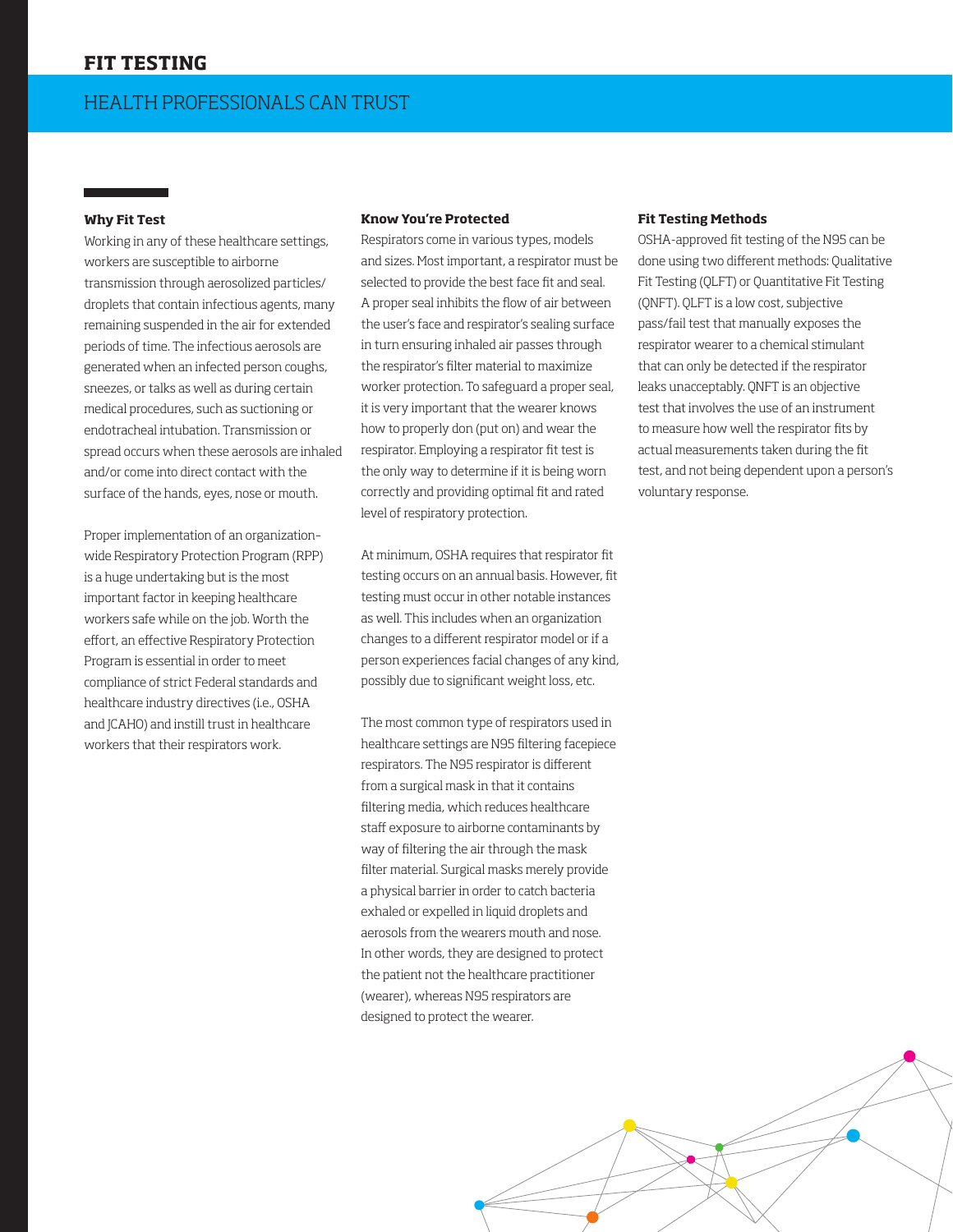## **Qualitative Fit Testing (QLFT)**

There are four types of QLFT methods currently accepted by OSHA, but only two are usable for N95 respirators: Saccharin Solution Aerosol (sweet tasting) or Bitrex® Solution Aerosol (bitter tasting). The respirator wearer dons a fit test hood overhead as the fit test operator uses a hand-held nebulizer to spray the "challenge aerosol" into the hood through a specially designed port. The test operator must squeeze the nebulizer ball to induce the spray between 75 and 225 times for each fit test performed. All too often, QLFT methods are compromised by well-meaning test operators who skip some of the important steps and thereby unknowingly invalidate the whole fit test. This temptation exists when the same test operator rushes to fit test many people in a limited amount of time, day after day, or when the nebulizer clogs (common with use of Saccharin). There is also the potential for deceitful responses from the person being fit tested in an attempt to hurry the test process.

# **Quantitative Fit Testing (QNFT)**

There are two OSHA-accepted QNFT methods: Generated Aerosol (complex and lack portability) or Ambient Aerosol (simple and portable). Both methods measure an aerosol challenge agent on the outside of the respirator  $(C_{\text{out}})$  as well as on the inside of the respirator  $(C_{in})$  as the wearer performs a series of exercises that approximate conditions of use, while the results are recorded. The ratio of the two measurements  $(C_{out}/C_{in})$  is called a fit factor. OSHA requires N95 respirators to have a fit factor of at least 100 to pass the fit test. This means that the air inside of a properly donned respirator must be at least 100 times cleaner than the air outside of the respirator.

QNFT methods have a technological advantage in that they use computers and specially designed software to conduct and adhere to the fit test protocol, maintain records and facilitate printing of fit test certification cards that individual workers

can carry. It's virtually impossible to make mistakes and eliminates negative tendencies that plague QLFT.

Being more simple and portable, the Ambient Aerosol method of QNFT is the most economical and the industry preferred method. The challenge agent used is the ambient microscopic particles that are present at all times in the air we breathe. These particles can't penetrate the respirator filter, so any particles measured inside the respirator are attributed to a face seal leak.



Qualitative fit test in progress. Quantitative respirator



fit test in progress.